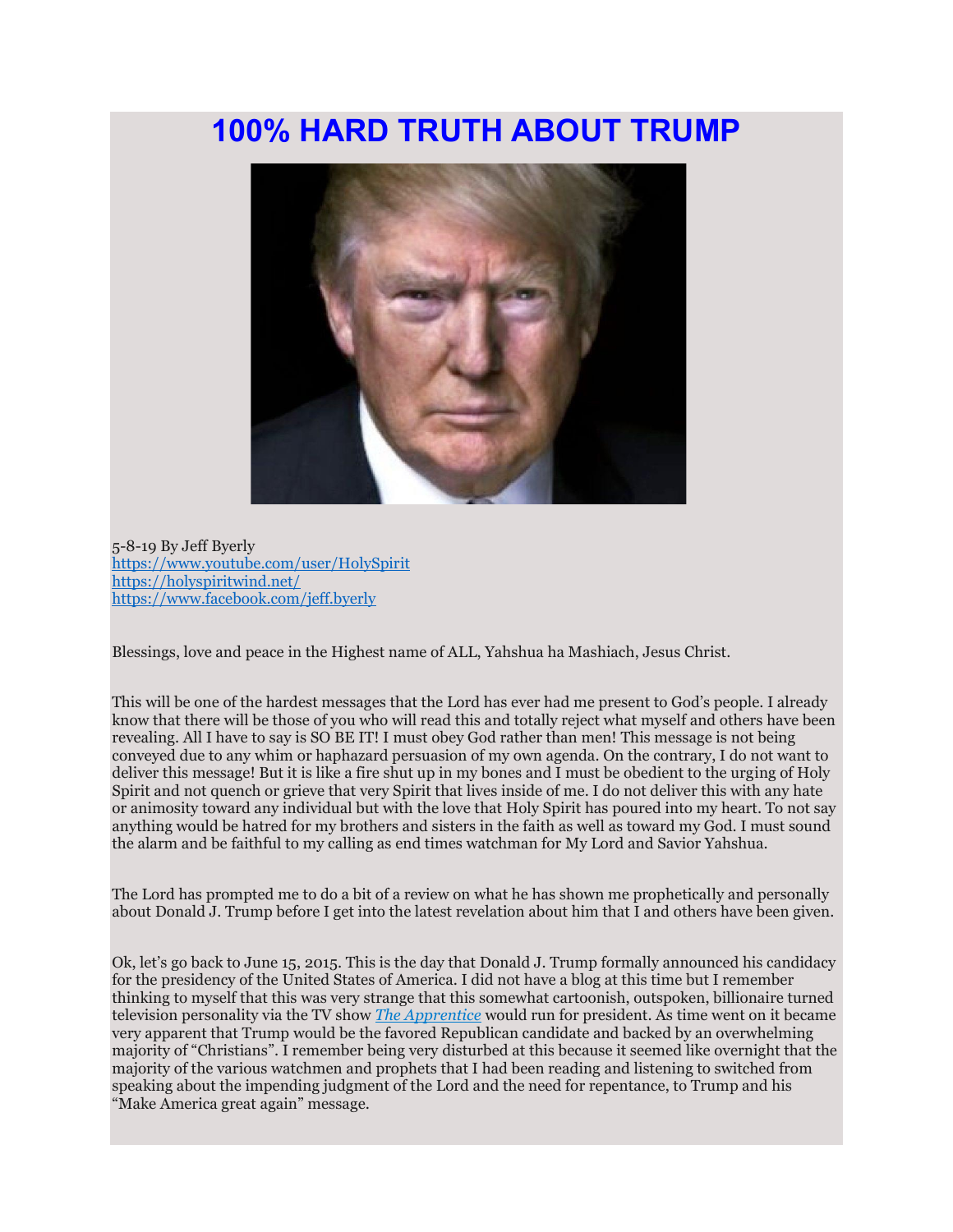In January 2016, as one of the first few messages on the [Holy Spirit Wind](https://holyspiritwind.net/) blog I posted [Trump or](https://holyspiritwind.net/2016/01/trump-or-jesus/)  [Jesus?](https://holyspiritwind.net/2016/01/trump-or-jesus/) This blog post was not a direct word from the Lord, unlike most that are, but it does contain this question and truth "Is your hope in Donald Trump or in Jesus? I tell you the truth Trump cannot save this country but Jesus could." I'll admit that at that time I believed that the 2016 elections would be cancelled and that Barack Obama would stay in the office of president of the U.S. of A. but obviously I was wrong. The Lord never said to anyone that Obama would stay in office. I as well as many others assumed that it was what was going to happen. I do believe that it was a plan that was going to be implemented but their plans changed. We can speculate the reasons for this change but I believe that it was allowed by the Lord to try His people and show what was truly in their hearts. The sad fact is that most "Christians" chose to follow flesh instead of Spirit; man instead of Jesus.You can argue until you are blue in the face about Donald Trump being the better choice than Hillary Clinton but the truth of the matter is that there was no choice and that the results were predetermined by the "the powers that be" two years in advance ([Listen](https://aminutetomidnite.com/2016/11/10/079-the-trump-presidency-very-important-must-hear-joanie-stahl-brook-a-tony-k/)  [here\)](https://aminutetomidnite.com/2016/11/10/079-the-trump-presidency-very-important-must-hear-joanie-stahl-brook-a-tony-k/).

Immediately after the election of Donald Trump I was given the message [You are now in the Beginning of](https://holyspiritwind.net/2016/11/you-are-now-in-the-beginning-of-the-great-deception/)  [the Great Deception.](https://holyspiritwind.net/2016/11/you-are-now-in-the-beginning-of-the-great-deception/) In this message the Lord told us that Trump is indeed part of the Babylonian system as are Obama and Clinton and every other politician out there. He also told us that the deception is now greater because Trump claimed to be a Christian and actually spoke some truth. The Lord also told us that Trump is like king Saul of Israel because the people demanded a king and *"The great shaking will commence when the man whom I have given, is taken away.* "You can also read more about Trump being as Saul here [Donald Trump is Not Who Most Think He Is](https://holyspiritwind.net/2017/01/donald-trump-is-not-who-most-think-he-is/) from January of 2017.

There are many out there that contend that Trump was God's anointed choice to be the leader of America but this is simply not true. In the message [I have used Barack Obama, Hillary Clinton and Donald Trump](https://holyspiritwind.net/2016/08/i-have-used-barack-obama-hillary-clinton-and-donald-trump-for-my-purposes/)  [for My purposes.](https://holyspiritwind.net/2016/08/i-have-used-barack-obama-hillary-clinton-and-donald-trump-for-my-purposes/) from August of 2016, the Lord states to us *"I have allowed Hitler, Stalin, Mao Tse Tung, Pol Pot and Kim Jong Un to rule."* There has never been a ruler or king upon the earth that God did not allow to be in power.(See Romans 13:1) Trump is not Cyrus! The Lord has said this multiple times to me. I think this passage from [REPENT AND COME TO ME NOW AMERICA, I AM RETURNING](https://holyspiritwind.net/2017/03/repent-and-come-to-me-now-america-i-am-returning-soon-be-ready/)  [SOON BE READY!](https://holyspiritwind.net/2017/03/repent-and-come-to-me-now-america-i-am-returning-soon-be-ready/) (March 2017) sums it up best.*"He(Trump) is a king of Babylon and I did appoint him to be king, just as every king that has ever ruled in any nation on the face of the earth. He is not a Cyrus, David or Elijah as I have told you before, he is like king Saul because the people wanted him as their king but he does not have My Spirit upon him, do not be deceived. For how could he be king without the approval of the dark powers and principalities, the rulers of the darkness of this age, and the spiritual hosts of wickedness in the heavenly places, that run the political systems of the world? He was chosen to be king many years ago by Me and then by them. Because of the outcry of My people Donald J. Trump was allowed to be appointed, but he is also part of the judgment upon America. He will be taken away as an even more severe judgment will be allowed by Me upon America. This will affect the world financial system. Yes, this will happen after the fiery event that kicks off the entire sequence, like falling dominoes, for you America. After this time Barack Hussein Obama will rise back to power and become the final Anti-Christ."*

In February of 2018 the Lord revealed to us which king of Babylon Trump is like, in the message ["I tell](https://holyspiritwind.net/2018/02/i-tell-you-this-day-donald-trump-is-also-as-belshazzar-for-he-is-the-last-king-of-babylon-america/)  [you this day Donald Trump is also as Belshazzar for he is the last king of Babylon/America."](https://holyspiritwind.net/2018/02/i-tell-you-this-day-donald-trump-is-also-as-belshazzar-for-he-is-the-last-king-of-babylon-america/) which was also a very hard message to convey to His people. in this message the Lord said *" Donald Trump is also as Belshazzar, for he is the last king of Babylon/America. I say to you this day, America, the words that were written upon the wall (Daniel 5:25-28) "MENE, MENE, TEKEL, UPHARSIN. This is the interpretation of each word. MENE: God has numbered your kingdom, and finished it; TEKEL: You have been weighed in the balances, and found wanting; PERES: Your kingdom has been divided, and given to the Medes and Persians." I tell you the Medes and Persians represent America's enemies and many are within your borders and in your government offices. "That very night Belshazzar, king of the Chaldeans (Babylonians), was slain." (Daniel 5:30) Babylon/America shall be first taken*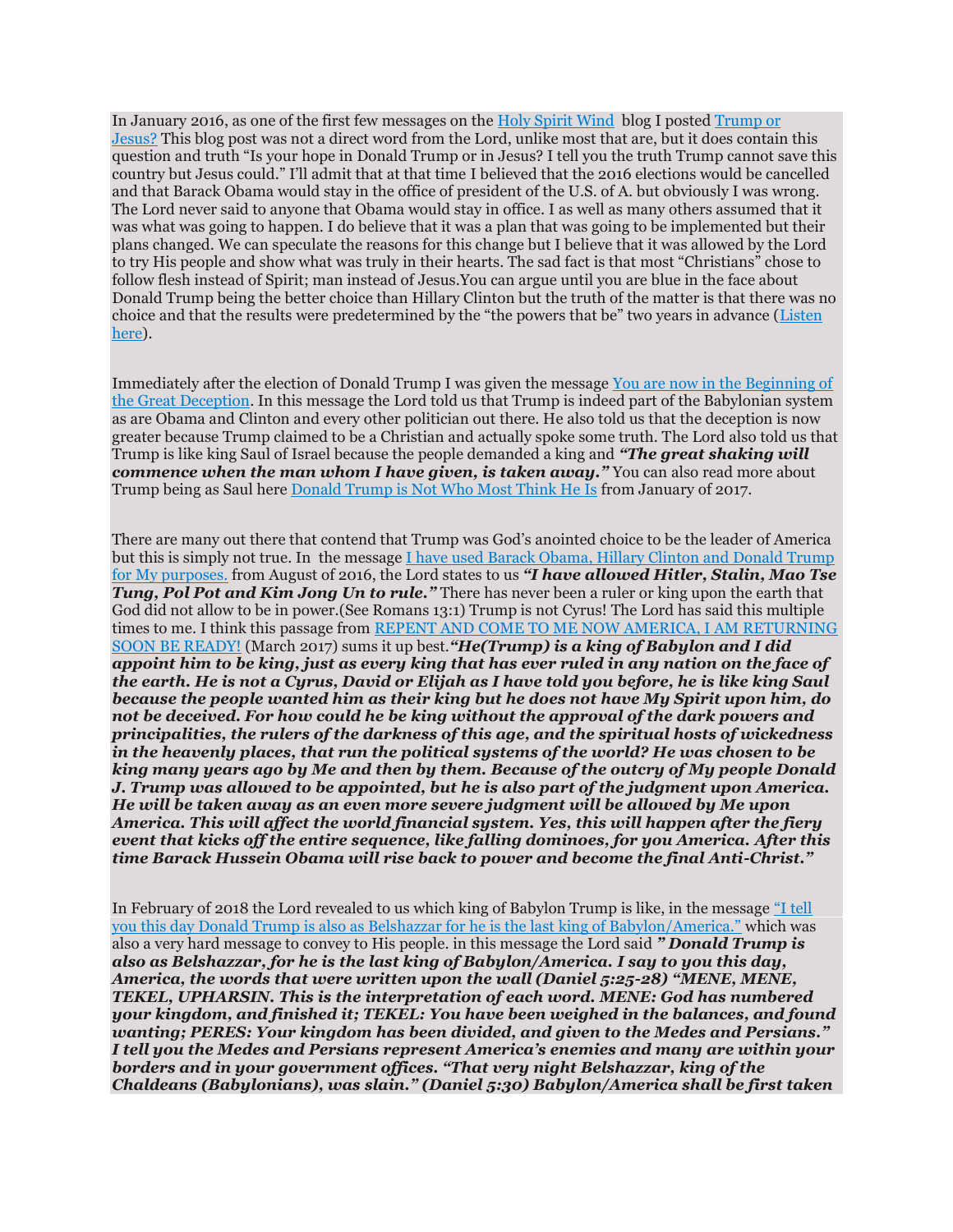## *over and then utterly destroyed, after Donald Trump is slain. The one who America really loves will replace him (Trump) and will oversee her (America's) complete destruction."*

In the message [I Wish to Speak to You Very Clearly so that My People are Not in Confusion When the](https://holyspiritwind.net/2017/10/i-wish-to-speak-to-you-very-clearly-so-that-my-people-are-not-in-confusion-when-the-things-that-i-am-about-to-speak-of-begin-to-happen/)  [Things That I Am About to Speak of Begin to Happen.](https://holyspiritwind.net/2017/10/i-wish-to-speak-to-you-very-clearly-so-that-my-people-are-not-in-confusion-when-the-things-that-i-am-about-to-speak-of-begin-to-happen/) fom October 2017 the Lord tells us Trump is one of the "Fall guys" that will be set up for the fiery kick-off event that will lead to financial collapse and WWIII. Then In April of 2018, after the bombing of Syria by American missiles due to alleged chemical attacks on Syrian civilians, the Lord gave me the message [One of "The Fall Guys" Has Now Done What He has Been](https://holyspiritwind.net/2018/04/one-of-the-fall-guys-has-now-done-what-he-has-been-told-to-do-by-his-directors/)  [Told to Do by His Directors](https://holyspiritwind.net/2018/04/one-of-the-fall-guys-has-now-done-what-he-has-been-told-to-do-by-his-directors/) The Lord continues and says *"He(Trump) plays the role they created for him very well but when they are done with him they will discard him. Then the beast shall take center stage. He is the star of their show, the one on whom they have been waiting for. He will be controlled by his father the devil, just as I was filled by the Holy Spirit when I came as the son of man. The audience will cheer him on like never before. They will fall down and worship him. They will do anything he asks of them and they will regret that decision for all of eternity.*" I remember watching Trump announce the Syrian bombing and I just knew that there was something different about him. I was not revealed what was different about him until months later which is what I am to reveal in this message.

On July 1st of 2018 I posted the message [Barack Hussein Obama is the real leader of America](https://holyspiritwind.net/2018/07/barack-hussein-obama-is-the-real-leader-of-america/) and The Lord went on to say *"though right now he (Obama) is behind the scenes, he will return but not as president as I have told you before. Behind the scenes, civil war is being plotted, planned and schemed. He is dividing and will divide America while looking like the the "good guy" just as he did throughout the middle east when he was the elected president of America.*

*Donald Trump is the controlled opposition, he is a part of the whole plan. He does not know the depth of the evil that Obama does, as I have said before Trump is one of the "fall guys", a "scapegoat", someone to lay the blame on."*

Alright, now I am going to reveal the main truth that the Lord wanted to convey to His people in this message. Toward the end of January of 2019 many voices in the prophetic/watchman community began to call people to pray for president Donald Trump for protection and salvation. There were even intercessory prayer teams formed with different rankings as I understand. I was confused by this so I took it to the Lord and asked Him if He wanted me to pray for Trump and The answer I got was "No, I will not hear those prayers. Instead pray for my people who have been deceived by him so that they will awaken." In March of 2019 I was sent the following message from Ruth Smith who lives in China it is called [Gene](https://whistleblowerjeff.holyspiritwind.net/2019/03/gene-enhancement-ruth-smith/)  [Enhancement](https://whistleblowerjeff.holyspiritwind.net/2019/03/gene-enhancement-ruth-smith/) – Ruth Smith

*A few months ago (about in October, 2018 ), I saw a recent video with the title : Jack Ma said that the mobile phone will disappear, as long as a small chip is implanted in the hand, the palm will be the mobile phone in the future '.*

*After watching this video, I started to pray Jack Ma's salvation, but immediately, I heard this clearly: "Do not pray for him."*

*I was shocked. A few day later, I prayed for Jack Ma again, then again, immediately, I heard this very clearly and also very severe: "Do not pray for him, even though you pray for him, I will not listen. But you can pray for his families."*

*I asked the Lord, why is this? The Lord said:"He is no longer the human I created, He has accepted 'Gene Enhancement' and his DNA is no longer the human I created.*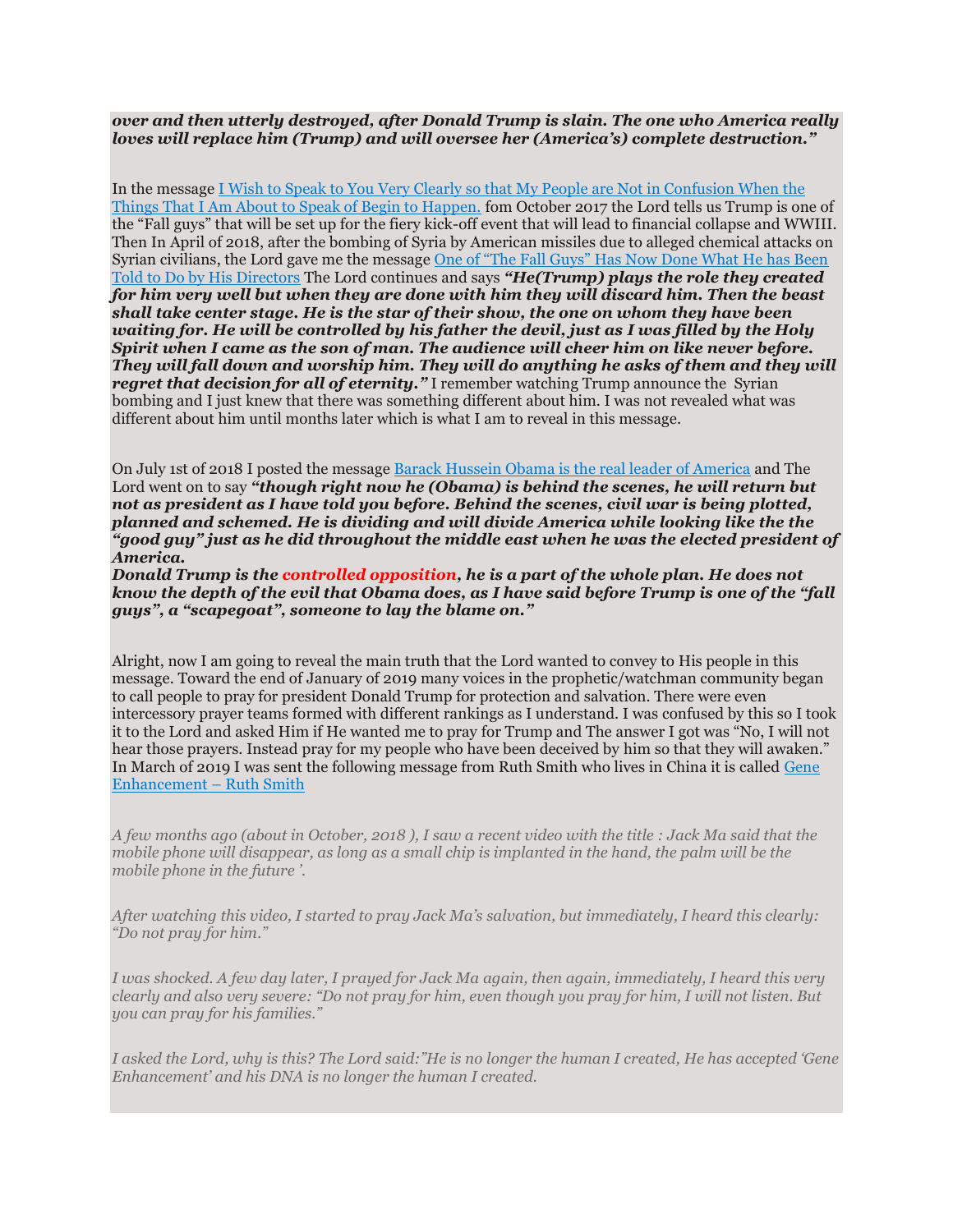*Now, many elites of this world have embraced this' Gene Enhancement ' technology. Those who have accepted this technology have become a hybrid, have sealed their eternity forever and cannot be redeemed."*

It is right after I read this message that the Lord spoke to me that Donald Trump indeed has had his "genes enhanced" in April of 2018 and is eternally lost. I was stunned when He spoke this to me to tell you all the truth, although now that I look back I should not have been because I had read it before in a message from Linda Hasche on October 20th, 2018 called [The ILLUSION of Trump & Pence, with](https://whistleblowerjeff.holyspiritwind.net/2018/10/the-illusion-of-trump-pence-with-warning-to-the-false-prophets-linda-hasche-believeacts2/)  [Warning to the FALSE "prophets"](https://whistleblowerjeff.holyspiritwind.net/2018/10/the-illusion-of-trump-pence-with-warning-to-the-false-prophets-linda-hasche-believeacts2/)and the vision that she had explains a whole lot!

*VISION OF TRUMP (April 2018): I was shown the following by the Holy Spirit: I saw Trump receiving what I knew was DNA enhancement/manipulation. I saw a surge of power and pride flow through Trump while he exclaimed loudly, "I should have done this sooner!!!" At that moment, Trump's DNA eternally changed. He became a hybrid and is NO LONGER HUMAN. I knew he accepted what the Bible warns us about: The Mark of the Beast (Rev 13:16-17). What happened to Trump when he accepted that DNA change is what WILL happen to ALL who take "the mark of the beast". Don't kid yourself. It won't be called "the mark of the beast", it will likely be called something like, "genetic enhancement" with scientific proof of reversing/changing/removing genes that cause cancer, disease, aging and more to appeal to human pride."*

Take note that she had this vision during the month that Trump bombed Syria, April of 2018. Coincidence?! There is no such thing as coincidence! Now I remember reading this back in October and I believed that it was true but did not "get it" as I do now. I did not have the revelation from Holy Spirit back then but I do now because the Lord has not only confirmed Linda's vision to me and given me added revelation about it. Revelation from the Lord is indeed progressive and revelation leads more revelation. You will notice this especially when you are reading the Bible.

After I received this revelation that Trump is no longer 100% human and no longer redeemable, I was scared because I know that in "Christian" circles it is about the least popular thing that you can say. I asked the Lord if I could just keep this to myself and those close to me. He told me I could keep it to myself for a while, until He needed me to reveal it. That time has now come.

This is the word that the Lord wants me to give about this.

*"Many of My own people have exalted this man Donald Trump beyond measure. He has become an idol and in their eyes he does no wrong. In his own eyes he does nothing wrong, he is his own god, but he is wrong. He saw no need to repent before Me and now he never will have another chance. He has led America to become even more hardened and unrepentant as well. He never knew Me by the Spirit but He was My creation and I loved him but he is no longer of the race of Adam because his DNA has been changed. They called it "gene enhancement" and promised him that his physical body would benefit greatly from this and it has but his spirit has died forever. They lied to him and he believed it. He was deceived because he had no desire to really know Me. All of the prayers of all of the people in the entire world make no difference for his spirit now. He has eternally denied Me as his savior. He is forever lost to Me and he will spend eternity with the one he has chosen. He is now a hybrid. I only died for those that I made by My own hands in My own image.*

*Satan and his followers are in total control of Trump now that is why he is so much different than he was in his first year in office. Most of the kings, rulers and most of the "global elite" have had their "genes enhanced" and they are under the control of Satan as well. DO NOT FOLLOW THEM! Warn those that you know not to get these "gene enhancing" procedures done for they too will be eternally lost to Me if they do. I mark*